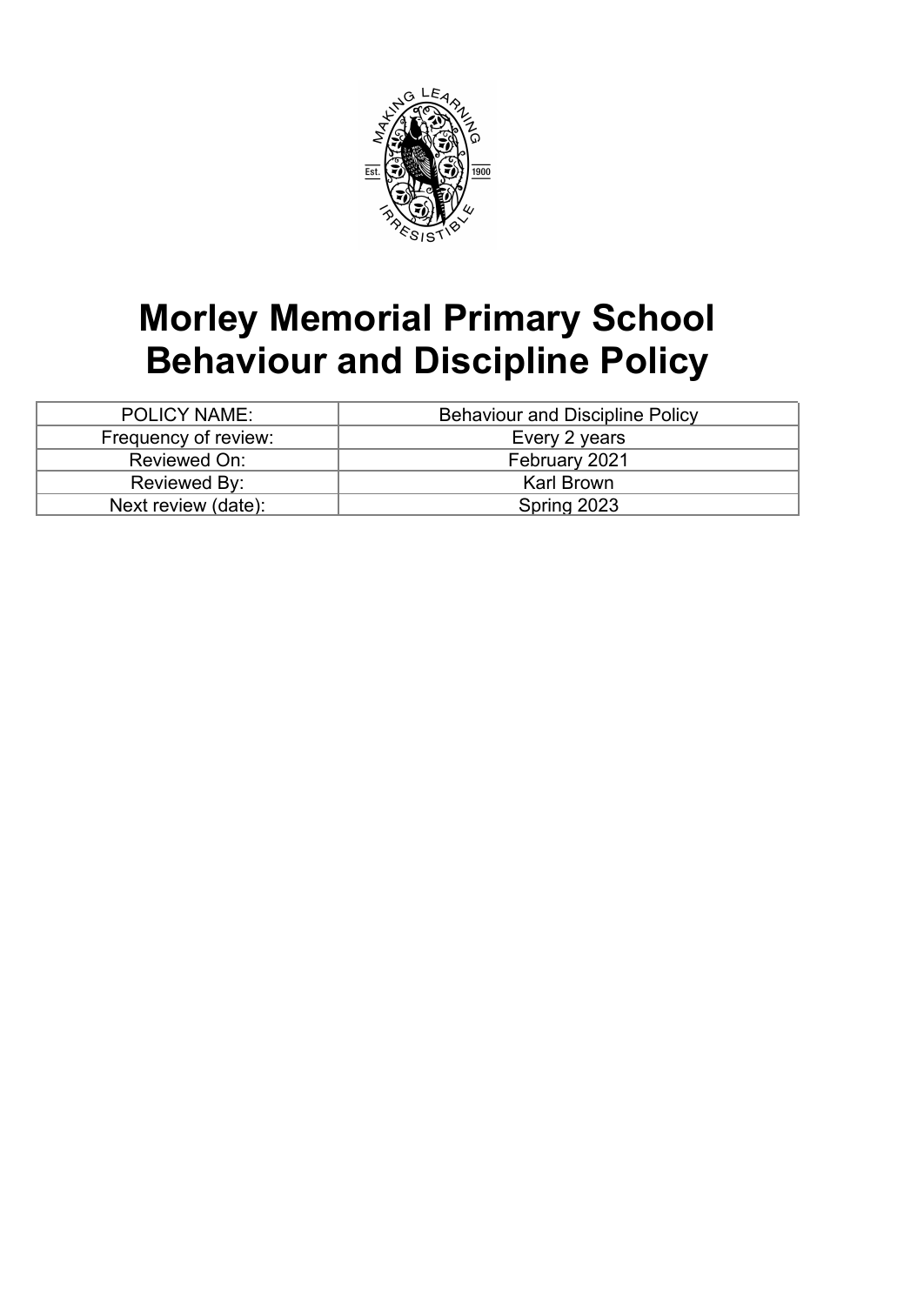## **Aims**

This policy aims to:

- Provide a consistent approach to behaviour management
- Define what we consider to be unacceptable behaviour, including bullying
- ♦ Outline how pupils are expected to behave
- ♦ Summarise the roles and responsibilities of different people in the school community with regards to behaviour management
- ♦ Outline our system of rewards and sanctions

## **Definitions**

*Unsocial behaviour* is behaviour where there is no effort to behave socially or do as instructed but not to the detriment of others

*Antisocial behaviour* is behaviour that causes harm to an individual, the community or to the environment, that is likely to cause injury, harassment, alarm or distress, and that violates the rights of another person

*Unacceptable behaviour* is a broader definition of behaviour which can encompass antisocial and/or unsocial behaviour.

In behaviour logs unacceptable behaviour is categorised as:

- Assault (where one child hits, pushes or hurts another child on purpose)
- Bullying (repeatedly hurting or harming another child on purpose)
- Damage to property (on purpose or by unthoughtful behaviour)
- Defiance (answering back, not responding to reasonable requests etc)
- Disruptive behaviour (shouting out, talking in assembly and class etc)
- Fighting (aggressive behaviour involving two or more children)
- Inadequate work
- Insolence (answering back, being rude, continuing with behaviour after warning etc)
- Persistent homework failure
- Prejudice related incident (including sexism, homophobia etc)
- Racist incident
- Theft
- Verbal abuse of another pupil (swearing, name calling etc)
- Verbal abuse of an adult

*Bullying* is defined as the repetitive, intentional harming of one person or group by another person or group, where the relationship involves an imbalance of power. Bullying is, therefore:

- ♦ Deliberately hurtful
- ♦ Repeated, often over a period of time
- Difficult to defend against

Bullying can include:

| Type of bullying                                       | Definition |
|--------------------------------------------------------|------------|
| Being unfriendly, excluding, tormenting<br>' Emotional |            |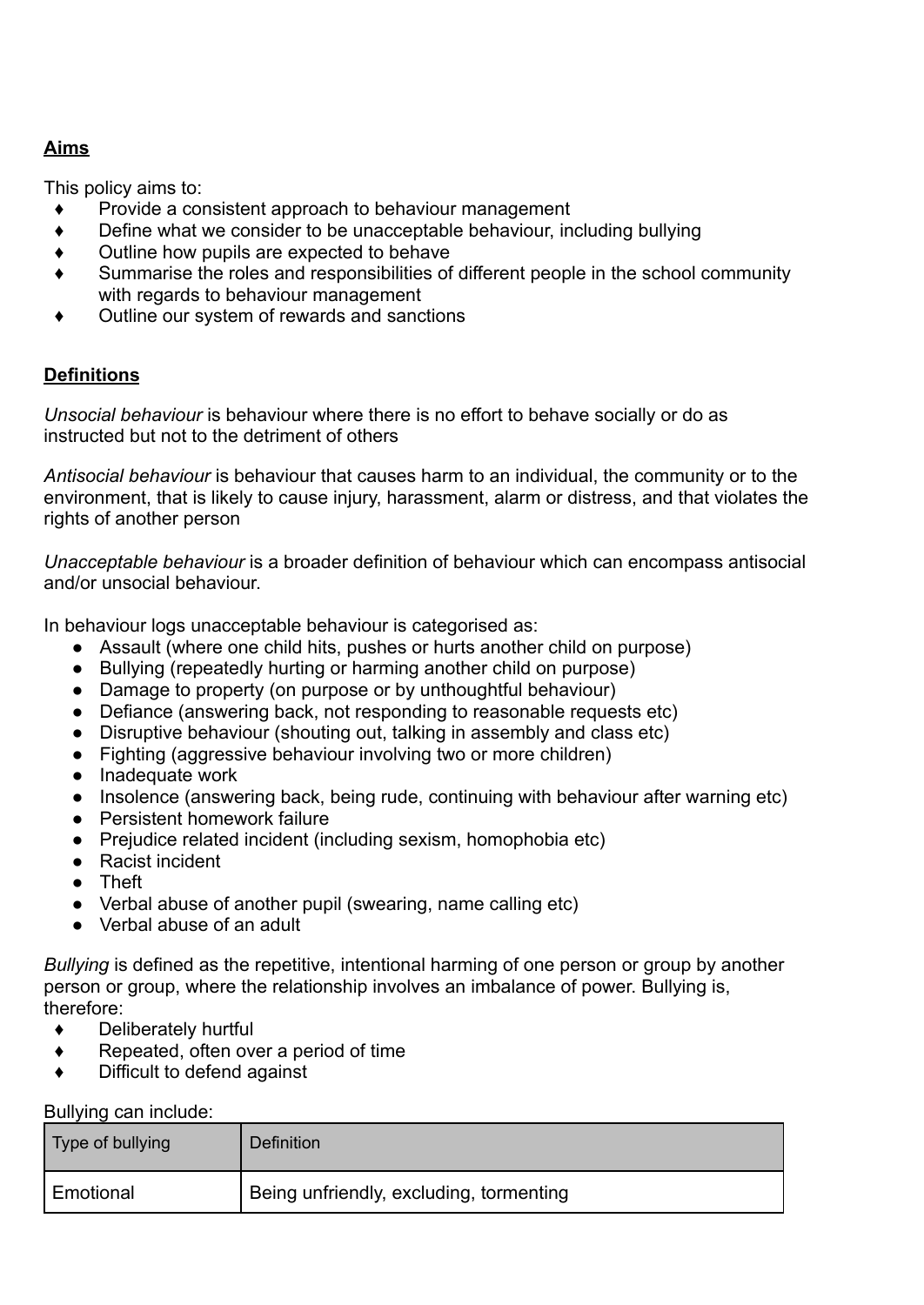| Physical                     | Hitting, kicking, pushing, taking another's belongings, any use<br>of violence                                                                                                      |
|------------------------------|-------------------------------------------------------------------------------------------------------------------------------------------------------------------------------------|
| Racial                       | Racial taunts, graffiti, gestures                                                                                                                                                   |
| Sexual                       | Explicit sexual remarks, display of sexual material, sexual<br>gestures, unwanted physical attention, comments about sexual<br>reputation or performance, or inappropriate touching |
| Direct or indirect<br>verbal | Name-calling, sarcasm, spreading rumours, teasing                                                                                                                                   |
| Cyber-bullying               | Bullying that takes place online, such as through social<br>networking sites, messaging apps or gaming sites                                                                        |

## **Principles**

At Morley Memorial Primary School we believe that:

- High standards of behaviour lie at the heart of a successful school
- ♦ All children and staff have the right to feel safe at all times in school
- All children have the right to learn without disruptive behaviour impacting on their progress
- There should be mutual respect between all members of our school community and everyone should be safe from the effects of unacceptable behaviour
- We are an inclusive school serving a community with a diverse range of needs, including social emotional and mental health difficulties, and we value and support all members of our community
- ♦ children's attitudes to their education should be positive. They are committed to their learning, know how to study effectively and do so, are resilient to setbacks and take pride in their achievements, as developed by the Visible Learning programme.

We encourage pupils to:

- Have respect for themselves, for their peers and adults, and for members of the community;
- Respect the rights and property of others;
- Be accountable for their own behaviour;
- Appropriately manage their behaviour and interaction with others
- Make it possible for all pupils to learn

All adults in the school will:

- Strongly discourage aggressive or bullying behaviour of all kinds;
- Place importance on reinforcing positive behaviour more than punishing bad behaviour;
- Increase and widen pupil's sense of belonging in the school community;
- Ensure consistent and transparent treatment;
- Encourage the partnership between school and home to ensure pupils are well supported in their emotional development;
- Help children develop the social skills they need to succeed in life and make a positive contribution to society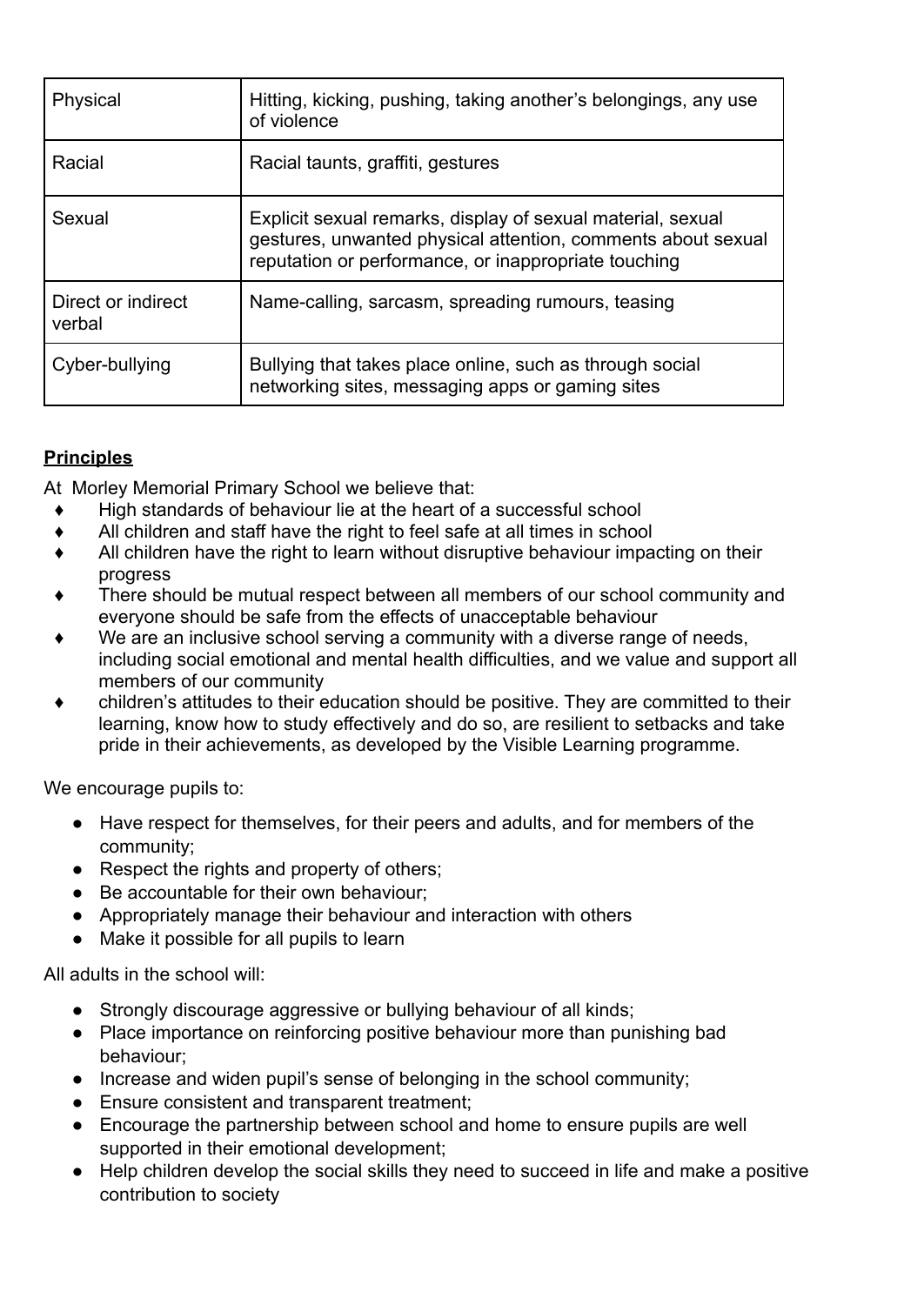#### **Rewards and positive reinforcement**

The systems used for rewarding achievement and prosocial behaviour will vary according to the age of the child. Examples of situations and circumstances in which formal rewards (such as stickers, smiley faces) may be awarded will be reviewed, drawn up and agreed upon in consultation with staff. Formal rewards will be publicly acknowledged by the Senior Management Team generally through assemblies.

Examples of informal rewards which staff are encouraged to use for academic achievement, appropriate behaviour and outstanding effort include:

- ♦ General praise and encouragement.
- Positive feedback to child verbally or in writing in their books.
- Sharing good work with others.
- Extra playtime
- Golden time
- The Headteacher or other appropriate members of senior staff to be invited to praise individuals, groups or classes, publicly or privately.
- Recognition to be given to success of differing kinds in assemblies.

#### **Teaching Prosocial Behaviour**

Most children behave well most of the time. Staff should constantly take steps to encourage positive and minimise unacceptable behaviour by their own conduct and the systems they have set up.

Each class will follow the **[Stages of Behaviour](https://docs.google.com/document/d/1NcmrEVRlL0xMynv0osz-0yj5oIV8_vhl/edit)** in class.

Staff should:

- ♦ Emphasise the positive, including praise for good behaviour as well as good work.
- Establish routines for everyday activities such as lining up or giving out resources.
- Model the standards of courtesy expected from pupils.
- Plan for any disruptive behaviour that can be anticipated e.g. not allowing two children who disrupt one another to sit next to each other.
- Refer to school code of behaviour and the responsibilities of individuals to follow it.
- Choose a consistent "Stop & Listen" signal and teach when it may be used.
- Maximise opportunities for pupils to take responsibility for their own behaviour by providing choices whenever possible.
- Listen to children and communicate they have been heard
- Give children opportunities to express their feelings.
- Address any potential difficulty quickly to avoid escalation e.g. playfighting in the playground.
- Try to avoid pupils finding themselves with nothing specific to do  $-$  have activities in reserve for extension, consolidation or for sending with a "time out" child.
- Be aware of the pupil who is not engaged with the activity i.e. at the back of the group, daydreaming but not disrupting.
- Be prepared for the lesson and ensure that lesson purpose is known by pupils.
- Avoid sarcasm and threats, which are not subsequently carried out.
- Analyse the classroom management performance and reflect on it.
- Ensure an orderly exit from the classroom.

### **Responding to unacceptable, antisocial and unsocial behaviour**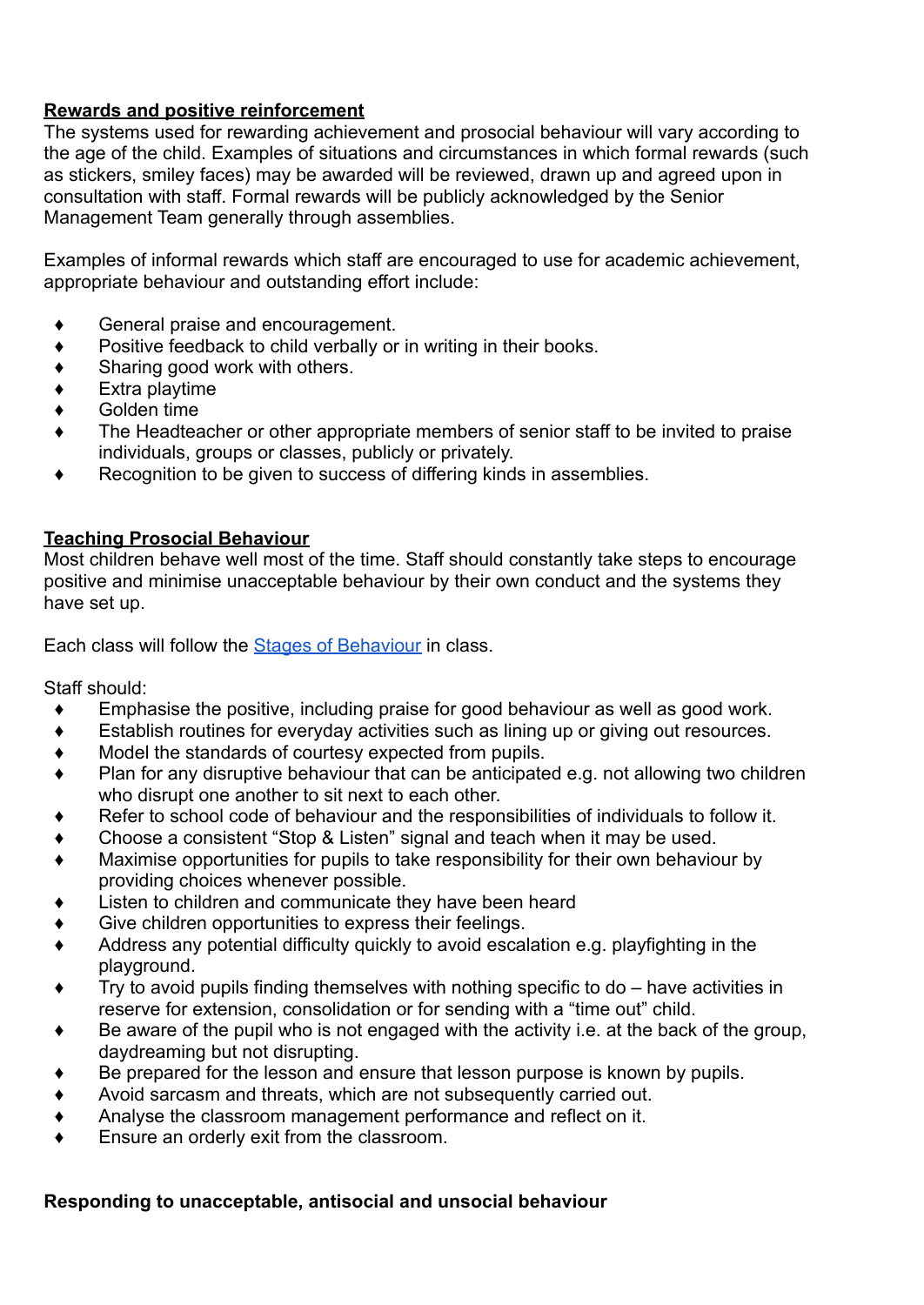Individual staff need to develop their own authority when dealing with children, but staff will operate as a team; everyone should feel able to seek support from colleagues.

In the first instance the behaviour should be dealt with by the adult in charge of the child. For support staff this may be followed by referral to the Headteacher, Deputy Headteacher or Behaviour Lead. In the case of more severe or persistent misbehaviour all staff should seek advice from and/or intervention by the Senior Leadership Team.

If a child is behaving inappropriately and/or ignoring class rules, the following will happen in the majority of cases (alongside the [Stages of Behaviour\)](https://docs.google.com/document/d/1NcmrEVRlL0xMynv0osz-0yj5oIV8_vhl/edit):

**1 st instance:** A look / a gesture / a word / point to the displayed rule / move closer to the child / encouragement / focus on work rather than comment on the misbehaviour (i.e. What should you be doing? What's the next thing you have to do? Where should you be now?)

**2nd occasion:** Reminder of the rule / repeat the instruction / clear description of desired behaviour / warning of the implication of breaking the rule one further time.

**3 rd occasion:** Apply sanction as appropriate to the level of seriousness of the behaviour, using professional judgement. It may be useful to discuss a hierarchy of sanctions with the class, particularly with older children. At this stage, an entry into the class Behaviour Log will be made.

Possible sanctions for unacceptable behaviour can include one or more of the following:

- $\bullet$  Asking a child to move away from the problem e.g. to another part of the class or playground.
- Sanction related to the original act e.g. clearing up litter and removing graffiti.
- Writing a letter of apology
- Time out of the classroom (or playground) send to another class by agreement. (Always make sure there is an adult to supervise the child. The child should be clear about why they have been sent there and should take work to do either from their lesson or another activity if necessary)
- $\bullet$  Withdrawal of privileges e.g. playtimes, part of lunch time. If teaching staff use withdrawal from lunchtime activities as a consequence, they should personally make arrangements for the pupils to be supervised. If a child is missing large amounts of lunchtime the parents need to be involved and a programme of behaviour improvement begun
- ♦ Informal contact with parents/carers.
- Sending children to SLT member or Headteacher
- Formal contact with parents/carers.

An appropriate sanction is one which is designed to put matters right and encourage better behaviour in future; it is constructive not punitive. It is usually inappropriate to punish whole groups for the misdemeanours of a few or to use exclusion from the curriculum as a sanction. Sanctions should be used because the child has broken an agreed rule. It should be clear from the teacher's actions that it is the behaviour that is unacceptable and not the child.

Pupils have a right to expect fair and consistently applied sanctions which make a clear distinction between serious and minor infringements of the code of behaviour. Imposition of sanctions should be done in a firm way but should be consistent with the school expectation that all people are treated with respect.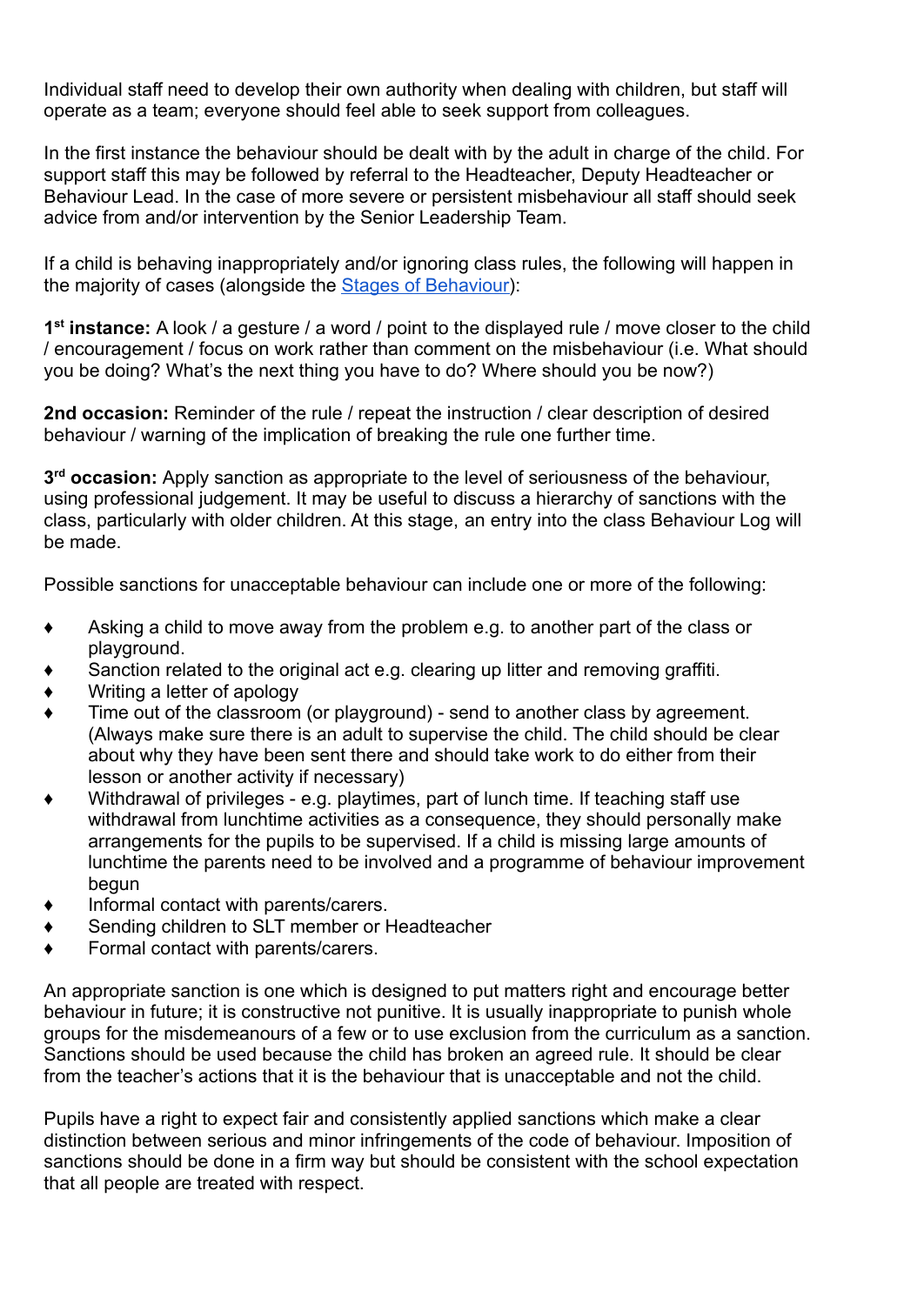#### **Behaviour Logs**

Each class will have a behaviour log where incidents of unacceptable behaviour will be recorded. These logs will record where a pupil has progressed through the steps outlined above but also more serious incidents which occur. They will record the name and gender of the pupil; the date, time and location of the incident; a description of what happened and of actions taken.

If a child receives three entries into the behaviour log in a short amount of time (ie the period roughly equivalent to half a term), the class teacher will request a meeting with their parents and / or carers to discuss ways in which to improve behaviour. If the child continues to receive entries into the behaviour log, the child will move onto the Behaviour Support Pathway outlined below.

Behaviour logs will be collected half termly by SLT and incident analysis carried out termly.

#### **Behaviour Support Pathway**

If a child's behaviour continues to give cause for concern after there has been a meeting between their parents and a member of staff, they will be placed on the Behaviour Support Pathway. This will attempt to ascertain whether the behaviour is connected to an specific need and whether outside agencies need to be involved. It also seeks to identify which member of staff is responsible for addressing these needs.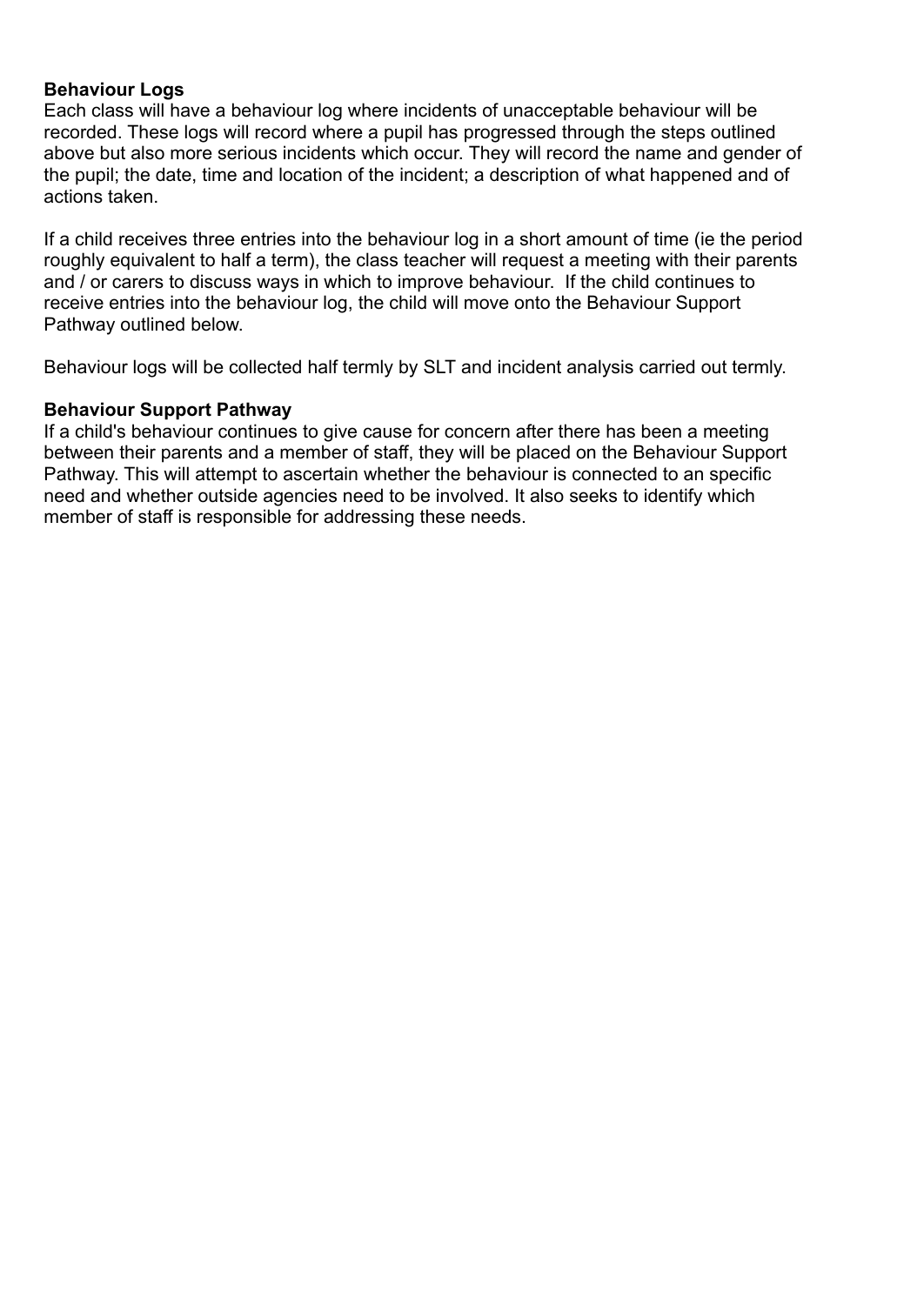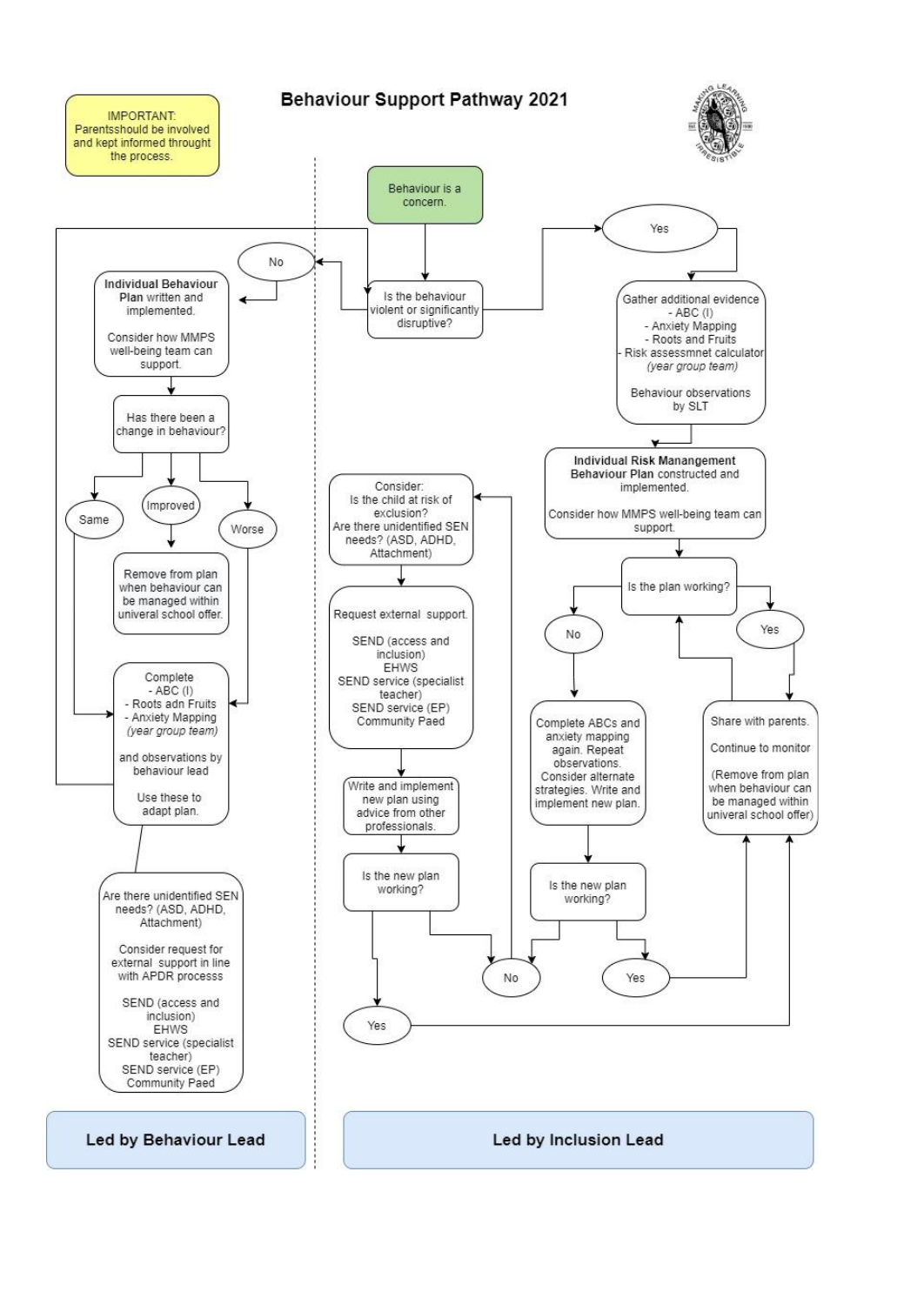#### **Exclusion**

Every effort will be made to identify and support a pupil at risk of exclusion. However, the headteacher may choose to exclude a pupil where:

- there has been a serious breach, or persistent breaches, of school discipline or the law
- where the pupil's behaviour is such that allowing them to remain in school would be detrimental to the welfare or education of others or themselves

Where a decision to exclude is taken, the school will act in accordance with the local authority guidance and procedures to ensure that exclusions are lawful, reasonable.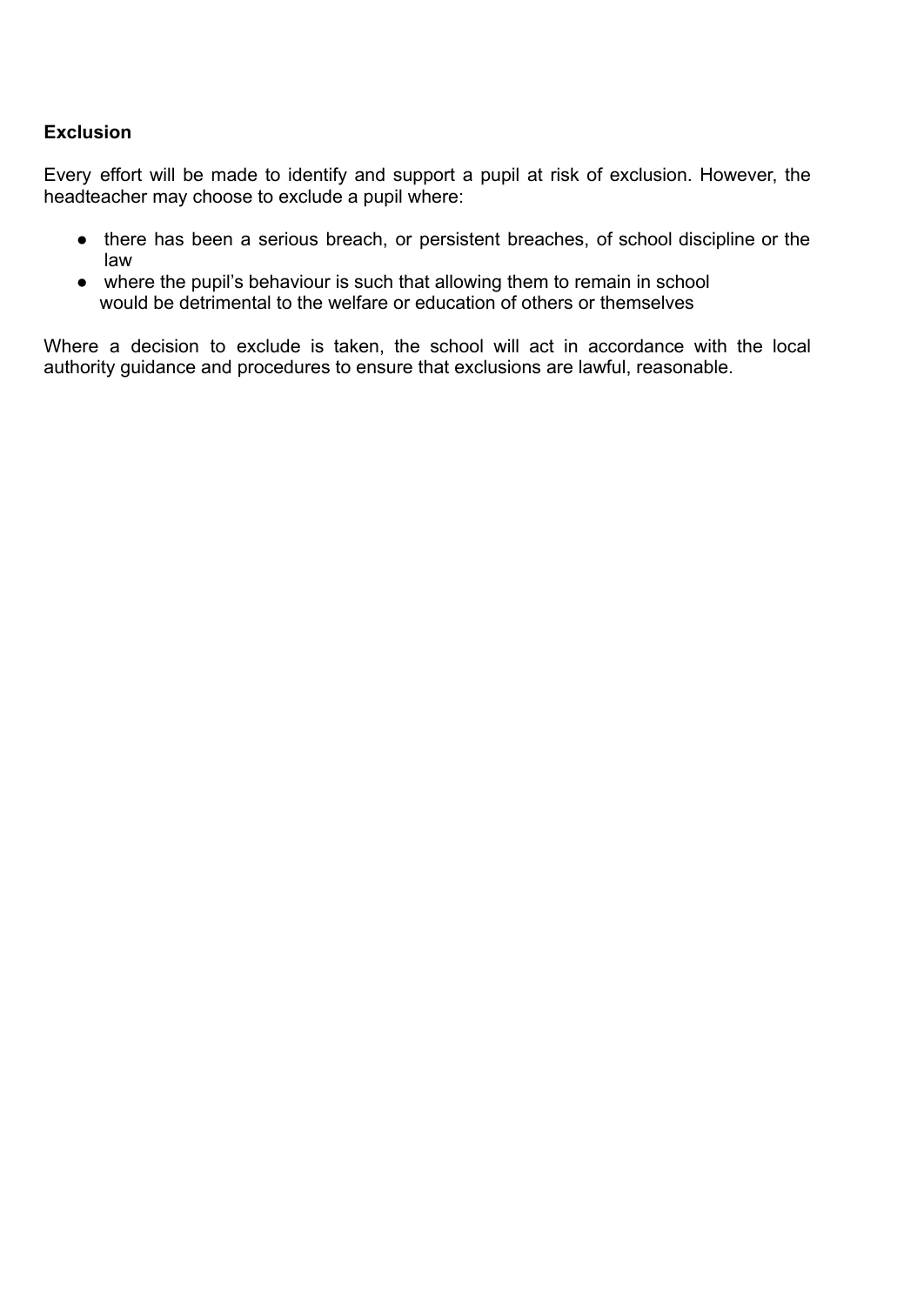## **MMPS Behaviour Sanctions and Procedures**

| <b>Stages of</b>  | <b>EY/KS1</b>                   | Reason                                                      | <b>Sanction</b>                                                    | KS <sub>2</sub> | Reason                                          | <b>Sanction</b>                                                                          |
|-------------------|---------------------------------|-------------------------------------------------------------|--------------------------------------------------------------------|-----------------|-------------------------------------------------|------------------------------------------------------------------------------------------|
| <b>Behaviour</b>  |                                 |                                                             |                                                                    |                 |                                                 |                                                                                          |
| <b>Procedures</b> |                                 |                                                             |                                                                    |                 |                                                 |                                                                                          |
| Start of          | Sunshine                        | Everyone starts the day on green.                           |                                                                    | Green           | Everyone starts the day on green.               |                                                                                          |
| the day           |                                 | We assume everyone will have a great day today.             |                                                                    |                 | We assume everyone will have a great day today. |                                                                                          |
| Stage 1           | <b>Verbal</b><br><b>Warning</b> | Initial low level disruption<br>eg: chatting, fiddling with | Reminder of expectations or rule.<br>Move name to amber or towards | <b>Amber</b>    | chatting, fiddling with                         | Initial low level disruption eg Reminder of expectations or<br>rule. Move name to orange |
|                   |                                 | equipment, distracting other                                | cloud                                                              |                 | equipment, distracting other                    |                                                                                          |
|                   |                                 | children, inattentiveness etc.                              |                                                                    |                 | children, inattentiveness etc.                  | Lunchtime: verbal warning &                                                              |
|                   |                                 |                                                             | Lunchtime: verbal warning &<br>reminder of expectations            |                 |                                                 | reminder of expectations                                                                 |
|                   |                                 |                                                             |                                                                    |                 |                                                 |                                                                                          |
| Stage 2           | <b>Red</b>                      | Continued low level                                         | Reminder of expectations or rule.                                  | <b>Red</b>      | Continued low level                             | Reminder of expectations or                                                              |
|                   |                                 | disruption after verbal                                     | Recorded in behaviour log. 3                                       |                 | disruption after verbal                         | rule. Recorded in behaviour                                                              |
|                   |                                 | warning                                                     | entries =parent meeting<br>Lunchtime: stay with                    |                 | warning                                         | log. 3 entries =parent meeting<br>Lunchtime: stay with                                   |
|                   |                                 |                                                             | adult 2-5 mins & reminder of                                       |                 |                                                 | adult 2-5 mins & reminder of                                                             |
|                   |                                 |                                                             | expectations                                                       |                 |                                                 | expectations                                                                             |
| Stage 3           | Red 2                           | Further disruption or                                       | Child sent to partner class or if not                              | Red 2           | Continued disruption                            | Child sent to partner class or if                                                        |
|                   |                                 | incidents requiring an                                      | possible to Beth/Katy or Karl's                                    |                 | despite red warning.                            | not possible to Beth/Katy or                                                             |
|                   |                                 | immediate referral                                          | Class 15-30 mins                                                   |                 |                                                 | Karl's Class 15-30 mins                                                                  |
|                   |                                 |                                                             | Lunchtime: adult removes child to                                  |                 |                                                 | Lunchtime: adult removes child                                                           |
|                   |                                 |                                                             | time out table 5-10 mins &                                         |                 |                                                 | to time out table 5-10 mins &                                                            |
|                   |                                 |                                                             | reminder of expectations                                           |                 |                                                 | reminder of expectations                                                                 |
| Stage 4           | <b>Immediat</b>                 | Persistent Disruption or                                    | Class teacher to complete incident                                 | <b>Immediat</b> | Persistent Disruption or                        | Class teacher to complete                                                                |
|                   | e Referral                      | serious incident                                            | form. SLT member to make a                                         | e Referral      | serious incident                                | incident form. SLT member to                                                             |
|                   | to AHT or                       |                                                             | phone call home. Record action in                                  | to KS2          |                                                 | make a phone call home.                                                                  |
|                   | <b>KS2 Phase</b>                |                                                             | behaviour log                                                      | Phase           |                                                 | Record action in behaviour log                                                           |
|                   | Leader                          |                                                             | Lunchtime: adult takes child into                                  | Leader          |                                                 | Lunchtime: adult takes child                                                             |
|                   |                                 |                                                             | school (office area), inform class                                 |                 |                                                 | into school (office area), inform                                                        |
|                   |                                 |                                                             | teacher/SLT member. Adult to                                       |                 |                                                 | class teacher/SLT member.                                                                |
|                   |                                 |                                                             | complete incident form                                             |                 |                                                 | Adult to complete incident                                                               |
|                   |                                 |                                                             |                                                                    |                 |                                                 | form                                                                                     |